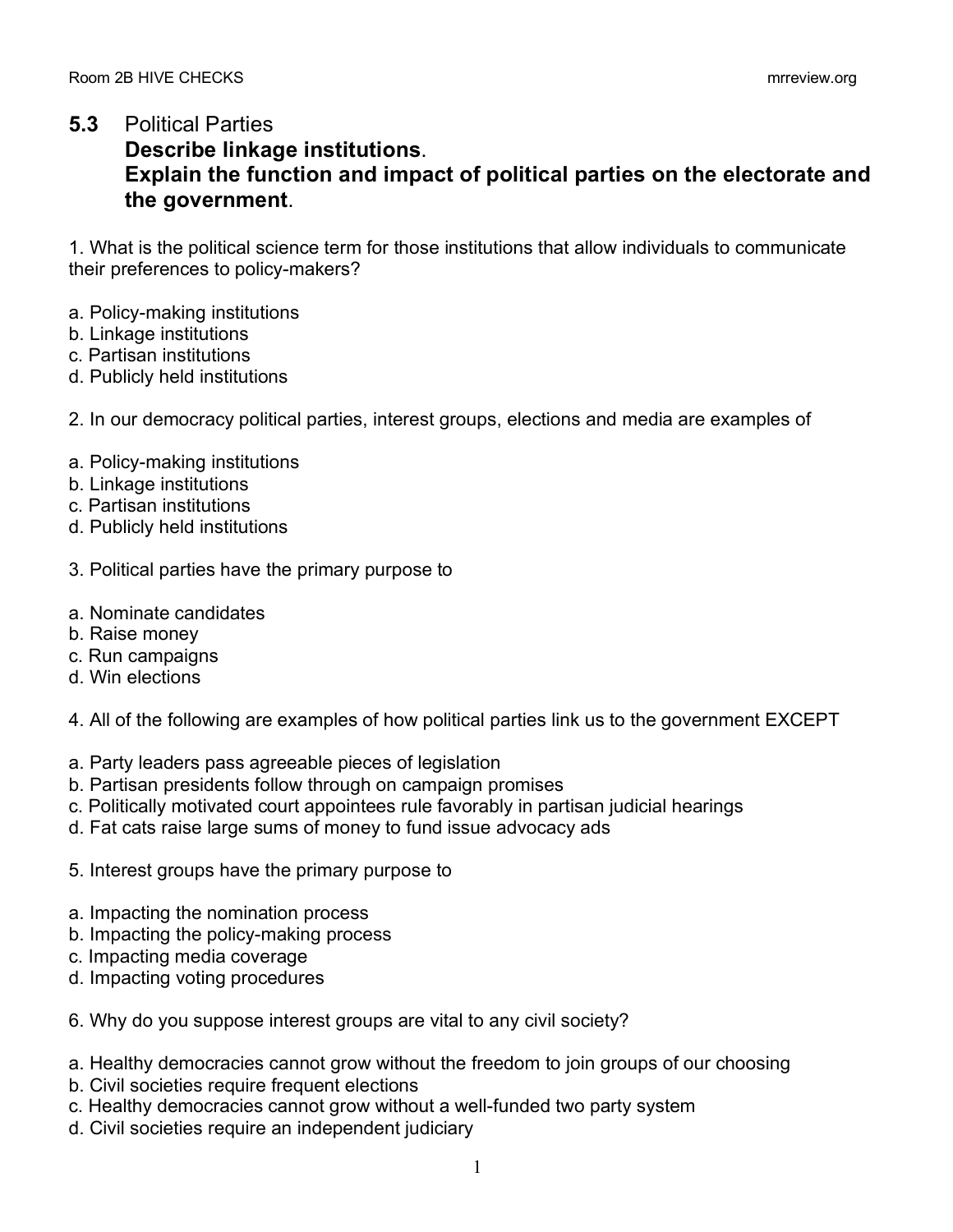7. Which of the following linkage institutions give "we the people" the most direct way to influence our government?

- a. Political parties
- b. Interest groups
- c. Elections
- d. Media
- 8. Which of the following statements about American elections is NOT true
- a. We are election crazy we have so many
- b. Elections are held at the national, state and local levels
- c. No democracy has as many elected positions to fill as we do
- d. No democracy has as high a voter turnout as we do
- 9. Today's media plays all of the following roles EXCEPT
- a. Nominator
- b. Gatekeeper
- c. Scorekeeper
- d. Watchdog

10. Perhaps the most important role of the media is to "police" our government. What does this mean?

- a. The media sends elected officials to jail
- b. The media holds the government accountable
- c. The media moderates political choices
- d. The media is responsible for picking qualified candidates
- 11. All of the following would be considered a linkage institution EXCEPT:
- a. Political parties
- b. Interest groups
- c. Elections
- d. Congress
- 12. The U.S. Constitution says NOTHING about political parties. Why?
- a. The founding fathers feared factions
- b. There were no parties at that time in history
- c. There was only one party at that time in history
- d. It was considered an oversight
- 13. Which of the following political party objectives is considered their primary goal?
- a. Staff the government c. Fund campaigns
- b. Nominate candidates b. Win elections
-